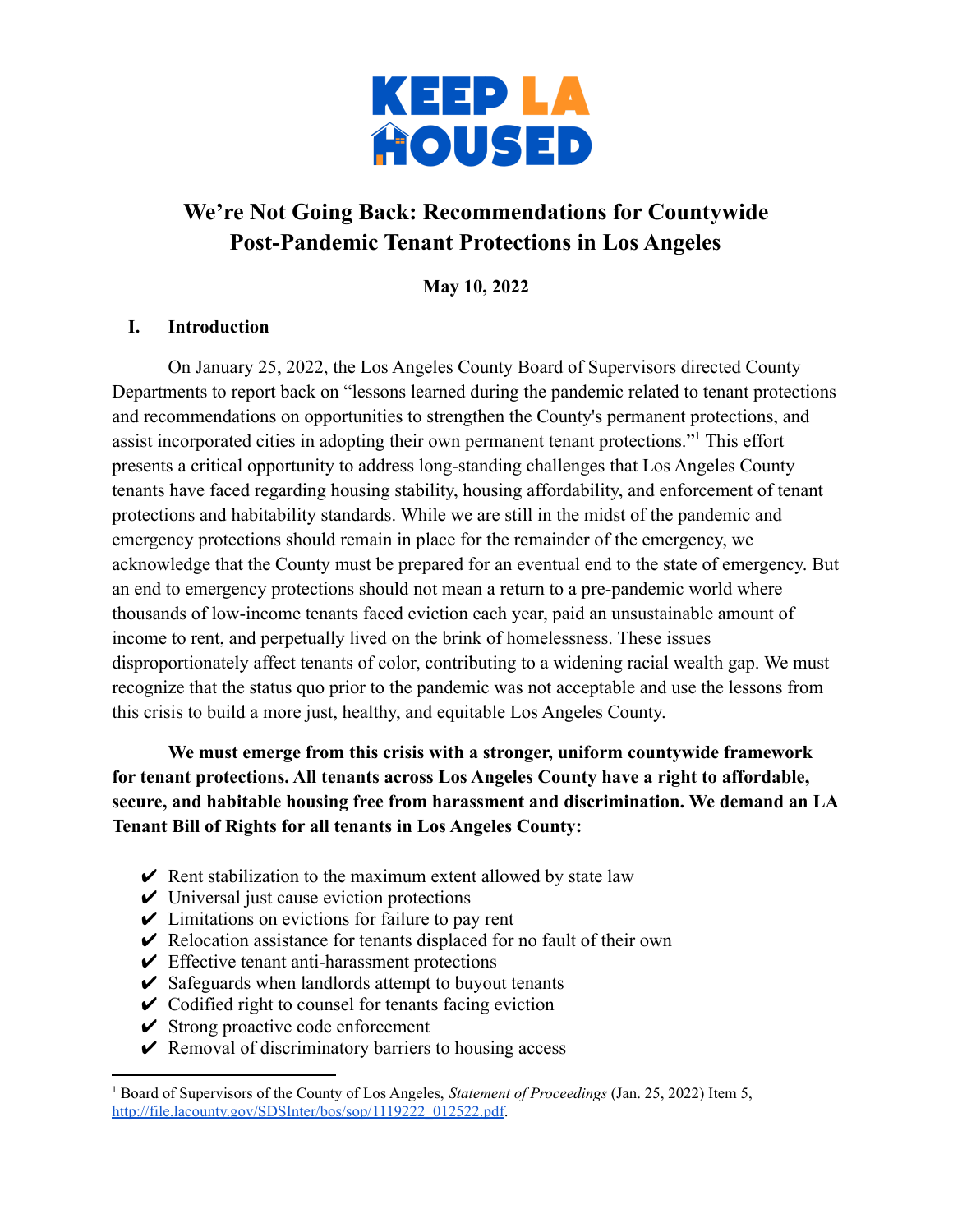The Board of Supervisors has the power to lead a countywide Tenant Bill of Rights. Although the Board has enacted just cause protections and a rent stabilization ordinance for unincorporated areas, the Board can enact and strengthen other permanent tenant protection policies. In addition, to help protect tenants in incorporated cities, the Board can take actions to ensure that incorporated cities adopt the policies in the LA Tenant Bill of Rights.

### **II. Emergency eviction protections have reduced evictions without causing undue hardship for landlords**

Before state, local, and federal governments adopted emergency eviction protections in response to the COVID-19 pandemic, eviction lawsuits were distressingly common. Data shows that since 2010 there has been an average of 171,733 evictions filed annually in California. Los Angeles County accounts for approximately 33% of those filings. In 2019, landlords filed 40,572 evictions against tenants in Los Angeles County. <sup>2</sup> Based on analysis of formal filing rates versus informal evictions, it is likely that several times as many renter households faced eviction through informal processes.<sup>3</sup> During the pandemic, emergency protections limited evictions for failure to pay and on no-fault grounds, dramatically reducing the number of evictions filed. In Los Angeles County, the number of evictions filed was reduced by 67.4%.<sup>4</sup>

The emergency protections during the pandemic, while imperfect, have proven effective at reducing the number of evictions and have not caused significant long-term hardship for landlords. According to recent analysis by JP Morgan Chase, landlords across the country recovered short term rental revenue losses by mid 2020 and, overall, experienced higher cash flows during the pandemic years than years prior. <sup>5</sup> Moreover, in Los Angeles County, landlords experiencing financial hardship due to the pandemic could receive partial property tax deferment; mortgage and rent relief; and access to foreclosure prevention, dispute resolution, small claims, and real estate fraud assistance.<sup>6</sup> And residential property values have increased substantially during the pandemic, adding to the wealth of many landlords.<sup>7</sup>

<sup>&</sup>lt;sup>2</sup> Los Angeles Superior Court data collected and maintained by Kyle Nelson for LA Renters' Right to Counsel Coalition.

<sup>&</sup>lt;sup>3</sup> Utilizing Mathew Desmond's analysis of evictions at the Eviction Lab, we assume for every formal eviction there are five informal evictions. Gromis, A., & Desmond, M., *Estimating the Prevalence of Eviction in the United States: New Data from the 2017 American Housing Survey* (2021) *Cityscape*, *23*(2), 279–290.

<sup>4</sup> Footnote 2, *supra*.

<sup>5</sup> Demsas, J., *The landlords are (largely) all right* (Nov. 4, 2021) [Vox,](https://www.vox.com/2021/11/4/22759224/landlords-rent-relief-eviction-moratorium-cash-balance-covid-19)

<sup>6</sup> Los Angeles County Treasurer and Tax Collector, *BOARD MOTION JANUARY 25, 2022, AGENDA ITEM NO. 5 – REPORT BACK – PROPERTY TAX PAYMENT FORGIVENESS* (Feb. 8, 2022) [https://www.vox.com/2021/11/4/22759224/landlords-rent-relief-eviction-moratorium-cash-balance-covid-19.](https://www.vox.com/2021/11/4/22759224/landlords-rent-relief-eviction-moratorium-cash-balance-covid-19)

<http://file.lacounty.gov/SDSInter/bos/supdocs/165821.pdf> (summarizing property tax deferment options and other resources for landlords).

<sup>7</sup> *See* S&P Dow Jones Indices LLC, S&P/Case-Shiller CA-Los Angeles Home Price Index [LXXRSA], Federal Reserve Economic Data, Federal Reserve Bank of St. Louis; [https://fred.stlouisfed.org/series/LXXRSA,](https://fred.stlouisfed.org/series/LXXRSA) [retrieved May 9, 2022].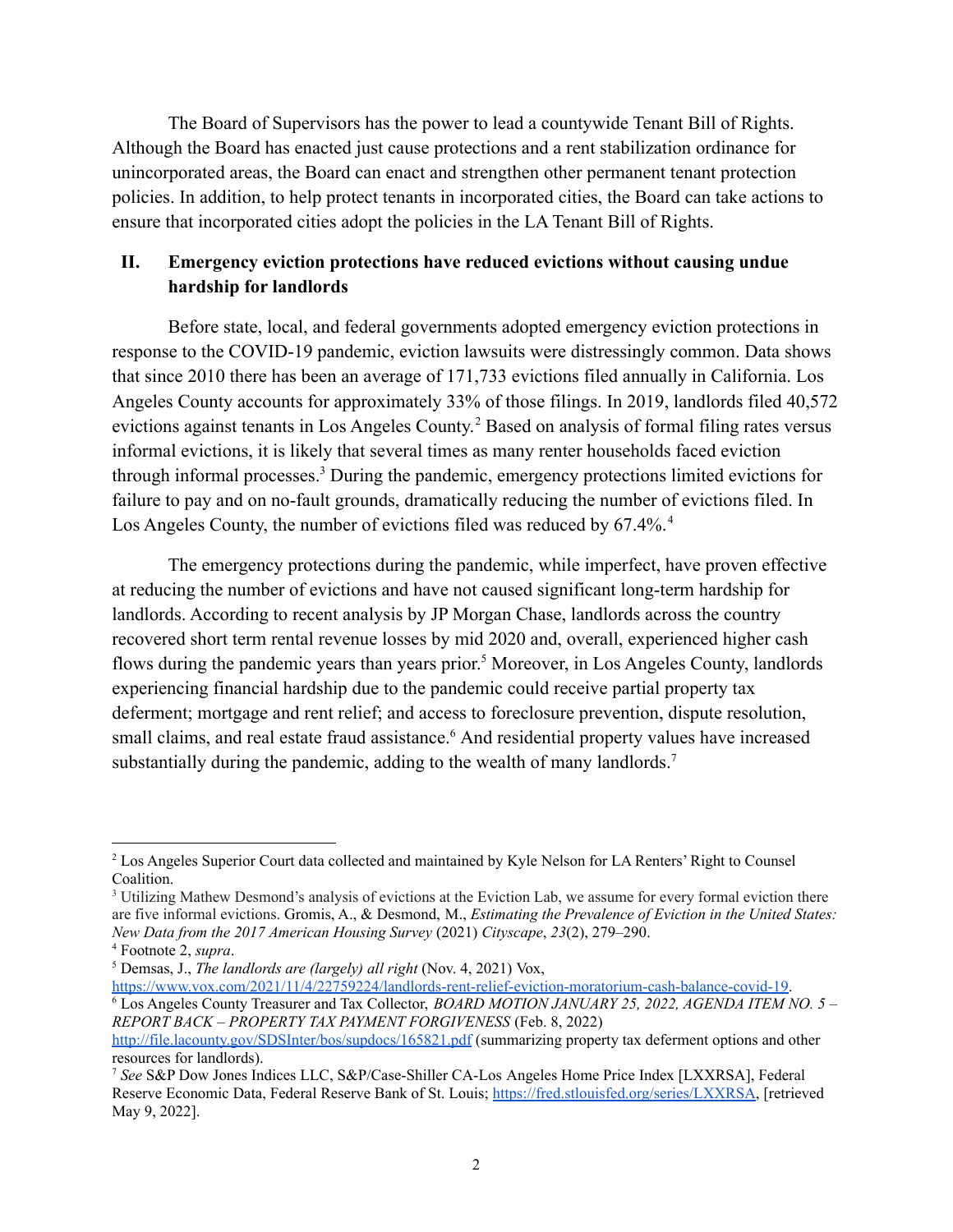The reduction in evictions during the pandemic—despite unprecedented economic and public health impacts on low income communities—was accomplished through several interrelated local, state and federal policies, including emergency eviction protections largely prohibiting "no-fault" evictions and evictions for failure to pay for tenants impacted by COVID-19; converting some financial obligations of tenants to consumer debt; preventing the issuance of summonses for eviction cases by the courts; strengthening anti-harassment measures; placing limits on rent increases; and expanding tenant education, legal services, outreach and emergency rental assistance. Elected leaders at all levels of government recognized the need to prevent evictions during the pandemic and local, state, and federal restrictions on evictions for failure to pay were enacted.<sup>8</sup> There was a broad recognition that tenants who could not pay rent because they became ill, or lost income due to necessary public health measures, should not be evicted. While these measures were far from perfect, and many tenants were subjected to unnecessary uncertainty and hardship due to the lack of a total ban on evictions or equitable measures to completely resolve rent debt, these emergency measures did effectively reduce the number of evictions and meaningfully prevent homelessness for renters.<sup>9</sup> In states that did not adopt restrictions on eviction for failure to pay, the majority of non-payment evictions were for relatively small amounts of money. In one study, in all jurisdictions examined, the majority of cases filed during the pandemic were for less than \$1,643.<sup>10</sup>

One of the most important aspects of the County's emergency eviction protections is that the protections apply to incorporated jurisdictions under the County's emergency authority granted by the California Emergency Services Act.<sup>11</sup> As illustrated by Table 1, this expanded authority protected millions of tenants throughout the pandemic, including over **2.7 million**

<sup>8</sup> *See, e.g.,* Coronavirus Aid, Relief, and Economic Security ("CARES") Act (15 U.S.C.A. § 9058), H.R.748, 116th Cong. § 4024 (2020); Temporary Halt in Residential Evictions To Prevent the Further Spread of COVID-19, 85 Fed. Reg. 55292 (Sept. 4, 2020) (extended by Pub. L. 116-260, § 502 (Dec. 27, 2020), extended by 86 Fed. Reg. 8020 (Feb. 3, 2021), extended by 86 Fed. Reg. 16731 (April 1, 2021), invalidated by *Alabama Association of Realtors v. Department of Health and Human Services*, 21A23 (Aug. 26, 2021)) ("CDC Eviction Moratorium"); Cal. Rules of Court, Emergency Rule 1 (adopted April 6, 2020, rescinded Sept. 1, 2020); Cal. Assem. Bill 3088 (2021-2022 Reg. Sess.) Sept. 1, 2020; Cal. Sen. Bill 91 (2021-2022 Reg. Sess.) Jan. 29, 2021; Cal. Assem. Bill 832 (2021-2022 Reg. Sess.) June 28, 2021; Cal. Assem. Bill 2179 (2021-2022 Reg. Sess.) March 31, 2022; Los Angeles Mun. Code § 44.99 et seq. (Temporary Protection of Tenants During COVID-19 Pandemic); Resolution of the Board of Supervisors of the County of Los Angeles Further Amending and Restating the County of Los Angeles COVID-19 Tenant Protections Resolution (Jan. 25, 2022).

<sup>9</sup> Despite the emergency protections, a significant number of eviction cases were filed and tenants were evicted during the pandemic. For example, 24,699 evictions were filed between March 2020 and March 2022. While most evictions do not require a sheriff lockout, there were nonetheless 13,780 lockouts between March 2020 and September 2021, according to Los Angeles Sheriff's Department data. Los Angeles Superior Court and Los Angeles Sheriff's Department Lockout Data (2021) collected and maintained by Kyle Nelson for LA Renters' Right to Counsel Coalition.

<sup>10</sup> Louis, R., Durana, A., & Hepburn, P.., *Preliminary Analysis: Eviction Claim Amounts During the COVID-19 Pandemic* (Aug. 27, 2020) Eviction Lab, <https://evictionlab.org/covid-eviction-claims/>.

<sup>&</sup>lt;sup>11</sup> Cal. Gov. Code § 8634 ("During a local emergency the governing body of a political subdivision, or officials designated thereby, may promulgate orders and regulations necessary to provide for the protection of life and property…."); *see also* 62 Ops. Cal. Atty. Gen. 701, 701 (1979) ("Cities within a county are bound by county rules and regulations adopted by the county pursuant to section 8634 of the Government Code during a county proclaimed emergency….").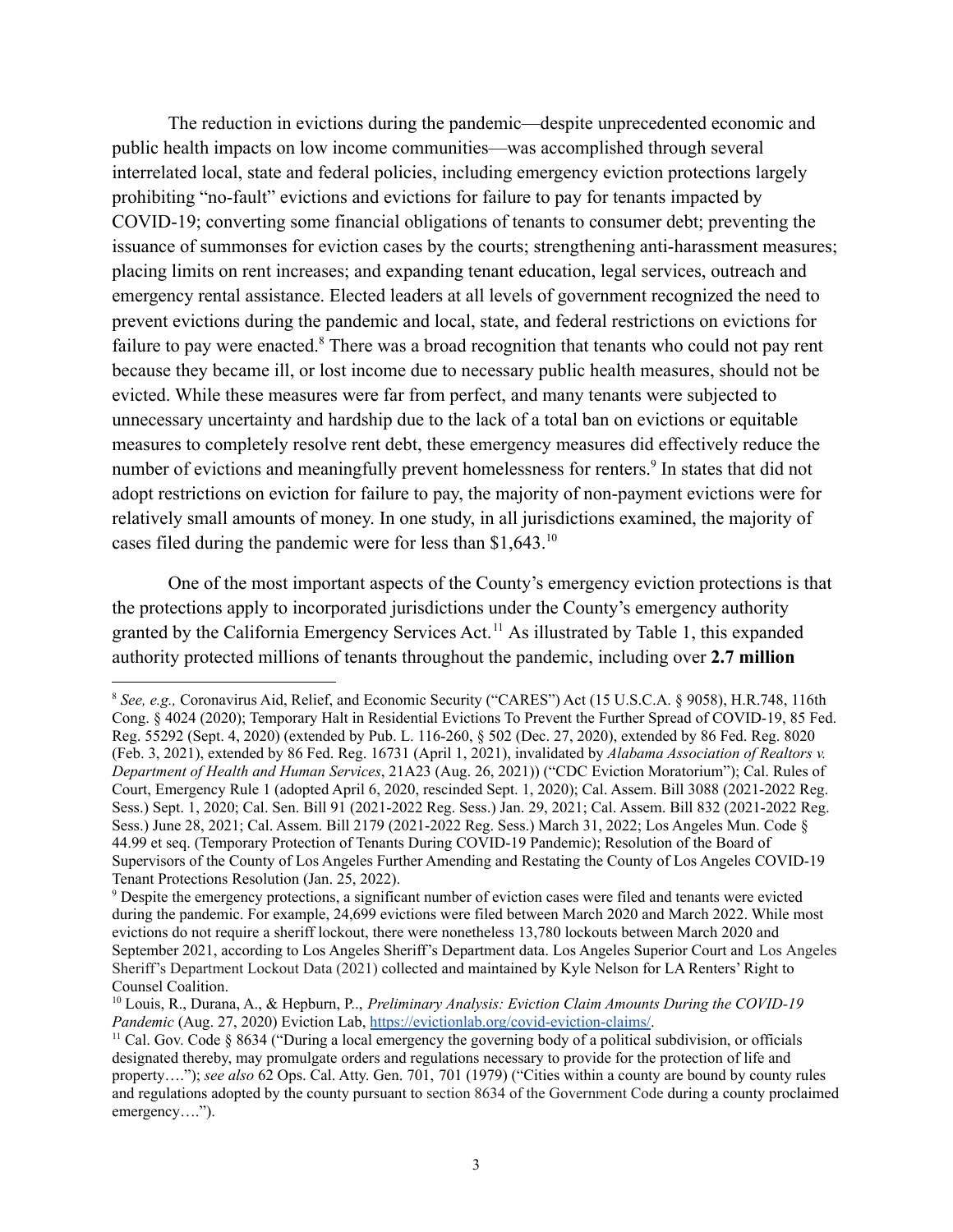tenants who are not covered by any local eviction protection or rent regulations.<sup>12</sup> When the County's emergency eviction protections eventually expire, these tenants will be extremely vulnerable to displacement.

| Jurisdiction                     | Number of Tenants |
|----------------------------------|-------------------|
| Los Angeles County, California   | 5,077,757         |
| City of Los Angeles (RSO)        | 1,666,119         |
| Santa Monica city, California    | 59,395            |
| West Hollywood city, California  | 28,960            |
| Culver City city, California     | 17,386            |
| Beverly Hills city, California   | 17,330            |
| Inglewood city, California       | 66,172            |
| Maywood city, California         | 19,449            |
| Baldwin Park city, California    | 32,131            |
| Unincorporated areas             | 400,124           |
| Remainder (no local protections) | 2,770,691         |

Table 1: Tenants in Los Angeles County jurisdictions with local tenant protections that are substantially more protective than state law. Remainder is the number of tenants not covered by such local protections. Estimates based on ACS 2019 5-year data. Estimate for tenants in RSO units in the City of Los Angeles based on RSO unit data from LAHD available at https://housing.lacity.org/RSO and ACS household size and vacancy rate estimates.

An increase in the number of evictions of tenants in incorporated cities, spurred by the expiration of the County's emergency eviction protections, could have significant fiscal impacts on the County. Preventing eviction and promoting housing stability creates considerable municipal savings. For example, an independent study of Los Angeles County finds that for each dollar the County invests in legal representation for tenants facing eviction, it could receive \$4.80 in costs avoided or revenue generated.<sup>13</sup> The same study found that the City of Los Angeles would receive \$3.48 in costs avoided or revenue generated for every dollar invested in tenant right to counsel in eviction.<sup>14</sup> Similar studies in New York, Philadelphia, and Baltimore demonstrate that protecting tenants and promoting housing stability generate significant savings.<sup>15</sup> On the other hand, housing insecurity spurred by evictions increases public costs related to shelter and housing programs, school funding, health care, child welfare, and more.

<sup>&</sup>lt;sup>12</sup> For example, approximately 28% of rental units in the the City of Los Angeles are not covered by the city's Rent Stabilization Ordinance and just cause eviction protections to properties. (Calculated using data from the Los Angeles Housing Department and the American Community Survey 2019 5-year estimate of renter occupied household. *See* Los Angeles Housing Dept., *Report Dashboard for RSO*, <https://housing.lacity.org/rso> [retrieved May 9, 2022]; US Census Bureau, *American Community Survey*, <https://www.census.gov/programs-surveys/acs> [retrieved May 9, 2022].) Based on the authors' review, the vast majority of cities in Los Angeles County do not have any local tenant protections.

<sup>13</sup> STOUT, *Cost-Benefit Analysis of Providing a Right to Counsel to Tenants in Eviction Proceedings* (Dec. 10, 2019) (hereinafter STOUT (2019)), p. 8.

<sup>14</sup> *Ibid.*

<sup>15</sup> *See* STOUT, *Eviction Right to Counsel Resources*,

<https://www.stout.com/en/services/transformative-change-consulting/eviction-right-to-counsel-resources> [retrieved May 9, 2022].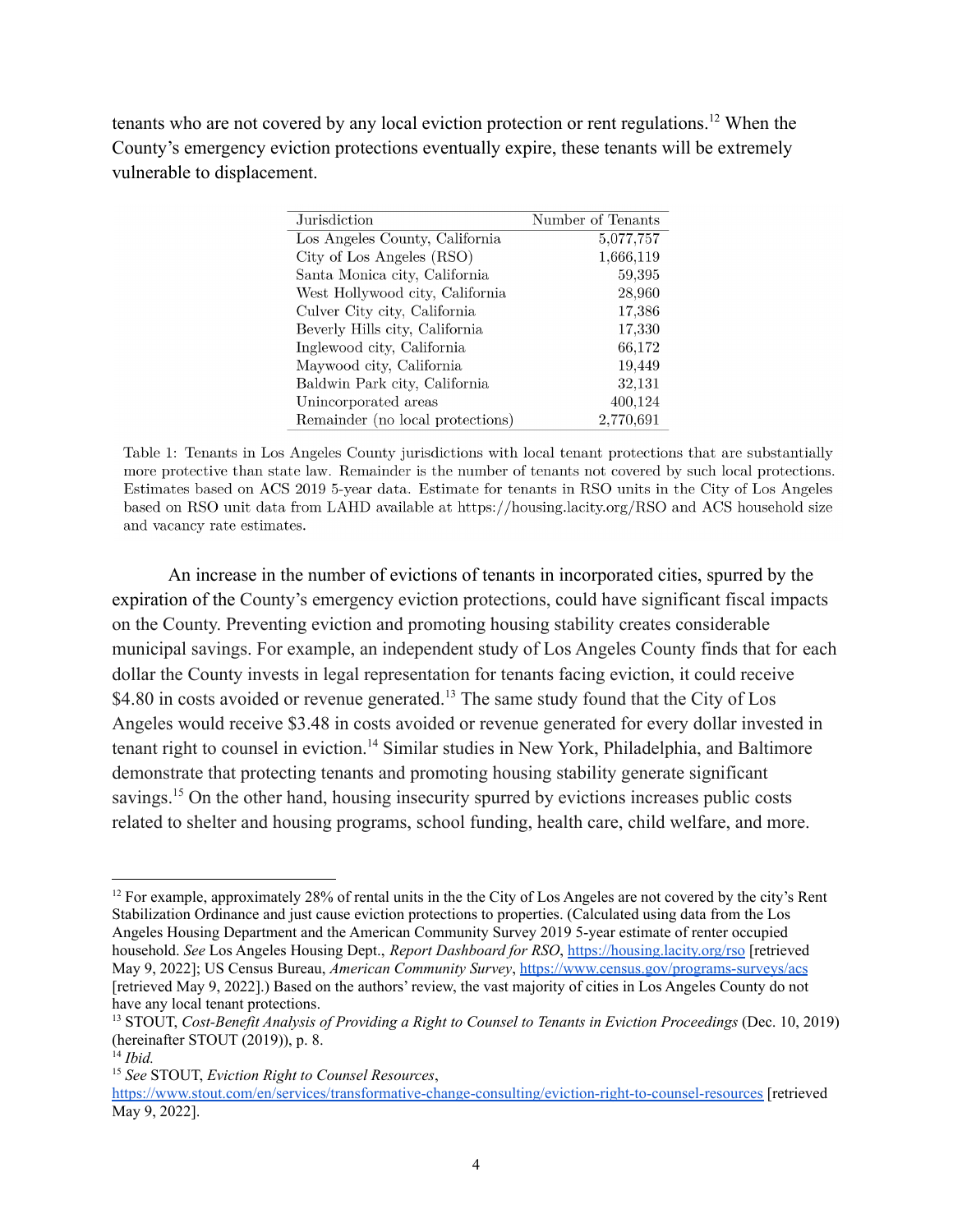Many of these increased expenses will be borne by the County, even if the eviction takes place in an incorporated city.

When evictions take place on a large scale, the effects are felt beyond the family being evicted; eviction becomes a social problem that destabilizes the community. Workers who experience displacement are 20% more likely to lose their jobs compared to workers who do not experience displacement.<sup>16</sup> Eviction not only adversely affects unemployed and employed tenants' job prospects, but also the potential future earnings of children. <sup>17</sup> In Massachusetts, the cost burden for state-supported services that an individual experiencing homelessness acquires is \$9,372 greater per year than someone who has stable housing.<sup>18</sup> Preserving housing stability through permanent tenant protections saves public dollars for Los Angeles County.

When the County's emergency protections expire, low-income tenants that experience illness or loss of income due to COVID-19–or any other reason–will be at risk of eviction if they cannot pay their rent in full and on time. Even two years into the pandemic, low-income tenants continue to struggle to pay rent. As of April 2022, 12% of renter households in the Los Angeles Metropolitan Area were "not at all confident" that they could pay their next month's rent on time.<sup>19</sup> Evictions fuel the homelessness crisis; as we house and shelter people experiencing homelessness, others continue to replace them. The Los Angeles County homelessness count continues to rise and over half of those surveyed experiencing homelessness for the first time report financial crisis as the cause.<sup>20</sup> Los Angeles County should build upon the precedent set by pandemic-related tenant protections and ensure we never go back to a status quo where temporary illness or income disruption leads one to lose their home and possibly experience homelessness.

Without action, Los Angeles County faces increased wealth disparities and displacement following the hardships of the pandemic. While most property owners were shielded from the worst economic impacts of the pandemic and grew their wealth as land values increased,<sup>21</sup> low-income tenants were most financially impacted, lost family members that were wage earners and care providers to the virus, and are now saddled with unresolved rent debt and shadow debt.<sup>22</sup> The County's recovery efforts must address the racial, economic, and social disparities

[https://www2.census.gov/programs-surveys/demo/tables/hhp/2022/wk44/housing2b\\_week44.xlsx.](https://www2.census.gov/programs-surveys/demo/tables/hhp/2022/wk44/housing2b_week44.xlsx)

<sup>20</sup> Los Angeles County Homeless Services Authority, *2020 Greater Los Angeles Homeless Count Results* (Sept. 3, 2020), <https://www.lahsa.org/news?article=726-2020-greater-los-angeles-homeless-count-results&ref=hc>.

<sup>&</sup>lt;sup>16</sup> Desmond, M., *Unaffordable America: Poverty, housing, and eviction* (Mar. 2015) Institute for Research on Poverty.

<sup>17</sup> *Ibid.*

<sup>18</sup> Wood-Boyle, L., *Facing Eviction: Homelessness Prevention for Low-Income Tenant Households* (Dec. 1, 2014) Federal Reserve Bank of Boston.

<sup>19</sup> U.S. Census Bureau, *Household Pulse Survey, Week 44* (Mar. 30-Apr. 11, 2022), Housing Table 2b, Los Angeles-Long Beach-Anaheim, CA Metropolitan Area,

*<sup>21</sup>See* JPMorgan Chase & Co., *How did landlords fare during COVID?* (Oct. 2021), Figure 2, <https://www.jpmorganchase.com/institute/research/household-debt/how-did-landlords-fare-during-covid>.

<sup>22</sup> Reina, V. & Goldstein, S., Housing Initiative at Penn, *An Early Analysis of the California COVID-19 Rental Relief Program* (July 2021), [https://www.housinginitiative.org/uploads/1/3/2/9/132946414/hip\\_carr\\_7.9\\_final.pdf](https://www.housinginitiative.org/uploads/1/3/2/9/132946414/hip_carr_7.9_final.pdf) (nearly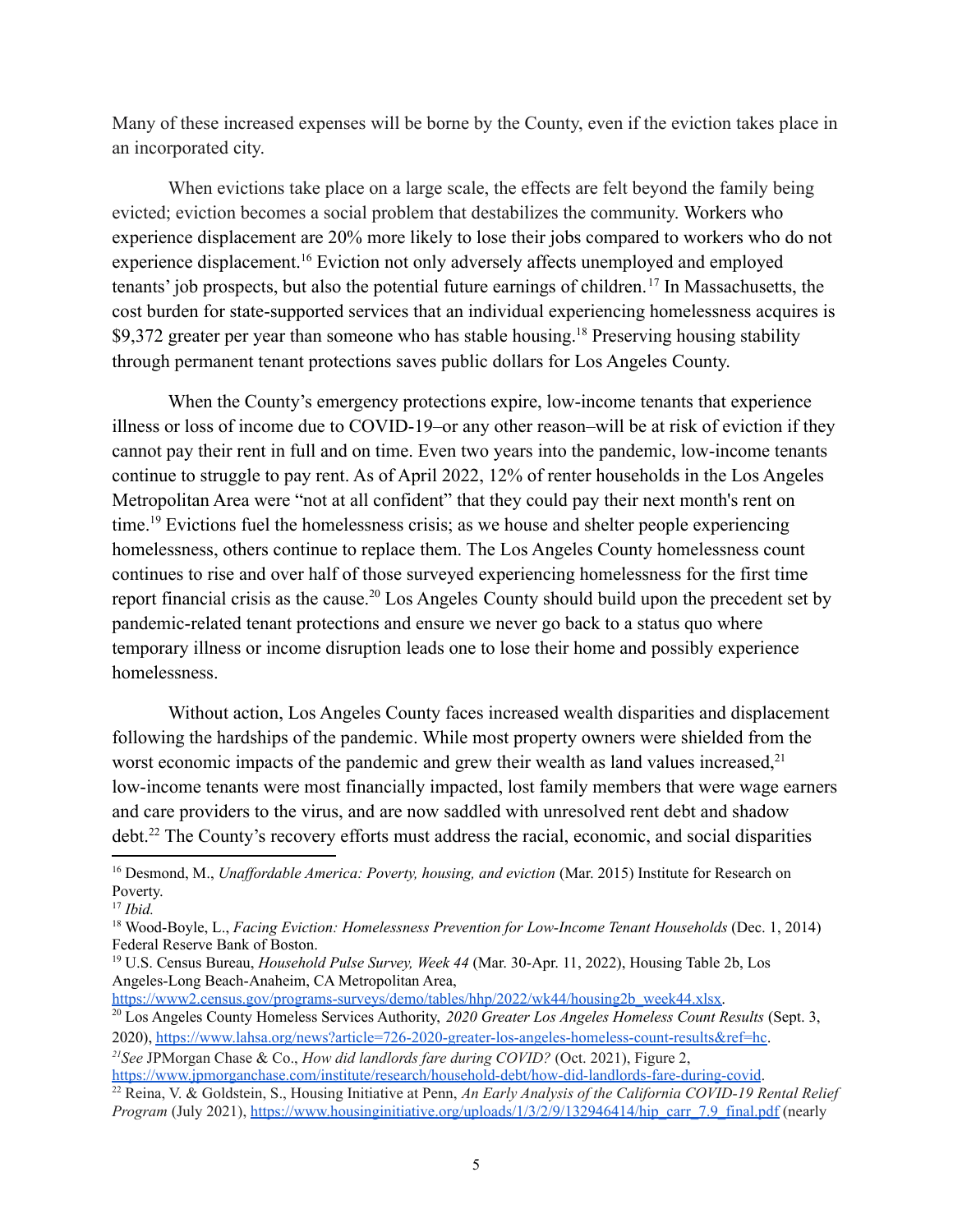that have been magnified by the pandemic. Advancing a countywide Tenant Bill of Rights is a step toward mitigating those harms and addressing underlying structural racism in the housing market, and should be a cornerstone of the County's recovery actions.

# **III. The County should build on lessons learned during the pandemic and strengthen permanent tenant protections, creating an LA Tenant Bill of Rights**

We must not return to a world of fewer tenant protections and less housing security after the pandemic. All tenants in Los Angeles have a right to affordable, secure, and habitable housing free from harassment and discrimination. We demand a countywide LA Tenant Bill of Rights to preserve critical protections that have effectively prevented eviction and displacement over the last two years and enable the County to address long-standing challenges regarding housing stability, housing affordability, and enforcement of tenant protections and habitability standards. The LA Tenant Bill of Rights, as described below, is a set of proven policies – many of which the Board of Supervisors has already adopted for unincorporated areas – that protect tenants from eviction, displacement, homelessness, and violations of their rights. The LA Tenant Bill of Rights includes:

- $\triangleright$  Rent stabilization to the maximum extent allowed by state law
- $\vee$  Universal just cause eviction protections
- $\vee$  Limitations on evictions for failure to pay rent
- $\vee$  Relocation assistance for tenants displaced for no fault of their own
- $\vee$  Effective tenant anti-harassment protections
- $\checkmark$  Safeguards when landlords attempt to buy out tenants
- $\vee$  Codified right to counsel for tenants facing eviction
- $\vee$  Strong proactive code enforcement
- $\vee$  Removal of discriminatory barriers to housing access

The Board of Supervisors has already adopted several of these policies for unincorporated areas, including a just cause and rent stabilization ordinance, tenant buyout protections, anti-harassment provisions, and studying measures for stronger code enforcement. Below are recommendations on how the Board can strengthen policies to adopt the full LA Tenant Bill of Rights for unincorporated areas.

#### **A. Limitations on evictions for failure to pay rent**

Without the local emergency eviction protections, tenants can be legally evicted from their homes for missing *any* portion of their monthly rent that remains unpaid after the expiration of a three day notice.<sup>23</sup> This draconian law does not care if the tenant is only short by one dollar, does not care if the tenant is able to pay the unpaid rent between the expiration of the notice and the Unlawful Detainer trial, and does not care if the tenant is waiting on rental assistance to help

<sup>30%</sup> of rental assistance applicants took on additional "shadow" debt to pay for housing, at an average of \$3.050 per family).

<sup>&</sup>lt;sup>23</sup> Cal. Code of Civil Proc.  $\S$  1161(2).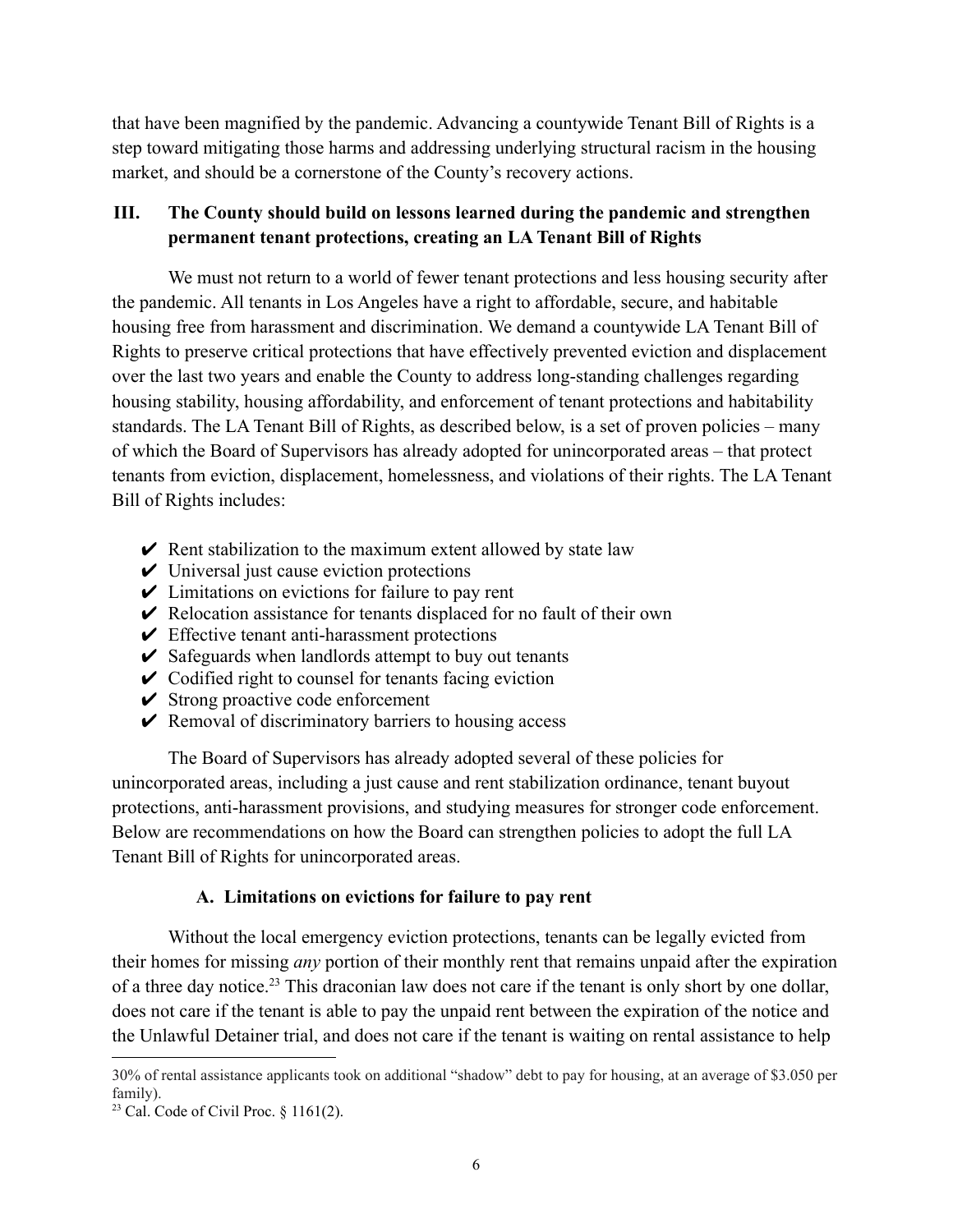cover their arrears. There are no exceptions for tenants that fall ill or unexpectedly lose income. Any unpaid rent can result in eviction.

During the pandemic, temporary changes to local, state and federal law acknowledged that tenants should not be evicted if they were unable to pay rent because they became ill with COVID-19, were unable to work because of needed public health measures, or were otherwise unable to pay rent due to the pandemic.<sup>24</sup> And unprecedented rental assistance programs relieved the burden from landlords. These were lifesaving measures that prevented countless evictions. Fundamentally, these protections separated the legal question of whether a tenant contractually owes money to their landlord from the legal consequence of losing one's home–allowing missed rent to be addressed through emergency rental assistance programs, voluntary repayment agreements, or small claims court rather than eviction courts. But the COVID-19 pandemic was not the first time that tenants struggled to pay rent because they fell ill, experienced an unexpected loss of income, or faced some other unforeseen or unavoidable circumstances. These scenarios are common and would often lead to a household being evicted.

The emergency measures adopted during the pandemic have demonstrated that limits on evictions for failure to pay dramatically reduce the number of evictions filed and that such limits can be implemented so as not to cause undue hardship for landlords. The County should adopt a modified form of these protections on a permanent basis to ensure that tenants do not lose their homes just because they missed a small amount of rent. Eviction is an extraordinary legal remedy and should be reserved for extraordinary circumstances - not as a debt collection tool to recover relatively small sums.<sup>25</sup>

Specifically, we recommend that the Board amend County Code section 8.52.090 so that failure to pay rent is only cause for termination if the tenant fails to pay for multiple months such that the amount exceeds the jurisdictional threshold of \$10,000 for small claims court. Tenants should have a reasonable amount of time to repay missed rent, after which the landlord may collect the rent as a contractual obligation either through small claims court, civil court, or other civil collection. In short, the tenant would still owe this money, but failing to pay relatively small amounts would not be grounds for eviction and these cases would be handled in small claims court rather than eviction court, in the same way other debts under this amount are treated under the law.

Reasonable limits on evictions for failure to pay will dramatically increase housing stability for low-income tenants without creating an undue burden on landlords. Over a third of adults in the United States report that they would need to borrow money or sell something in

<sup>24</sup> *See* footnote 8, *supra*.

 $25$  For example, Small Claims Court provides an accessible venue for parties to resolve disputes and recover amounts up to \$10,000 without needing an attorney. *See* California Department of Consumer Affairs, *The Small Claims Court: A Guide to its Practical Use*, [https://www.dca.ca.gov/publications/small\\_claims/small\\_claims.pdf.](https://www.dca.ca.gov/publications/small_claims/small_claims.pdf)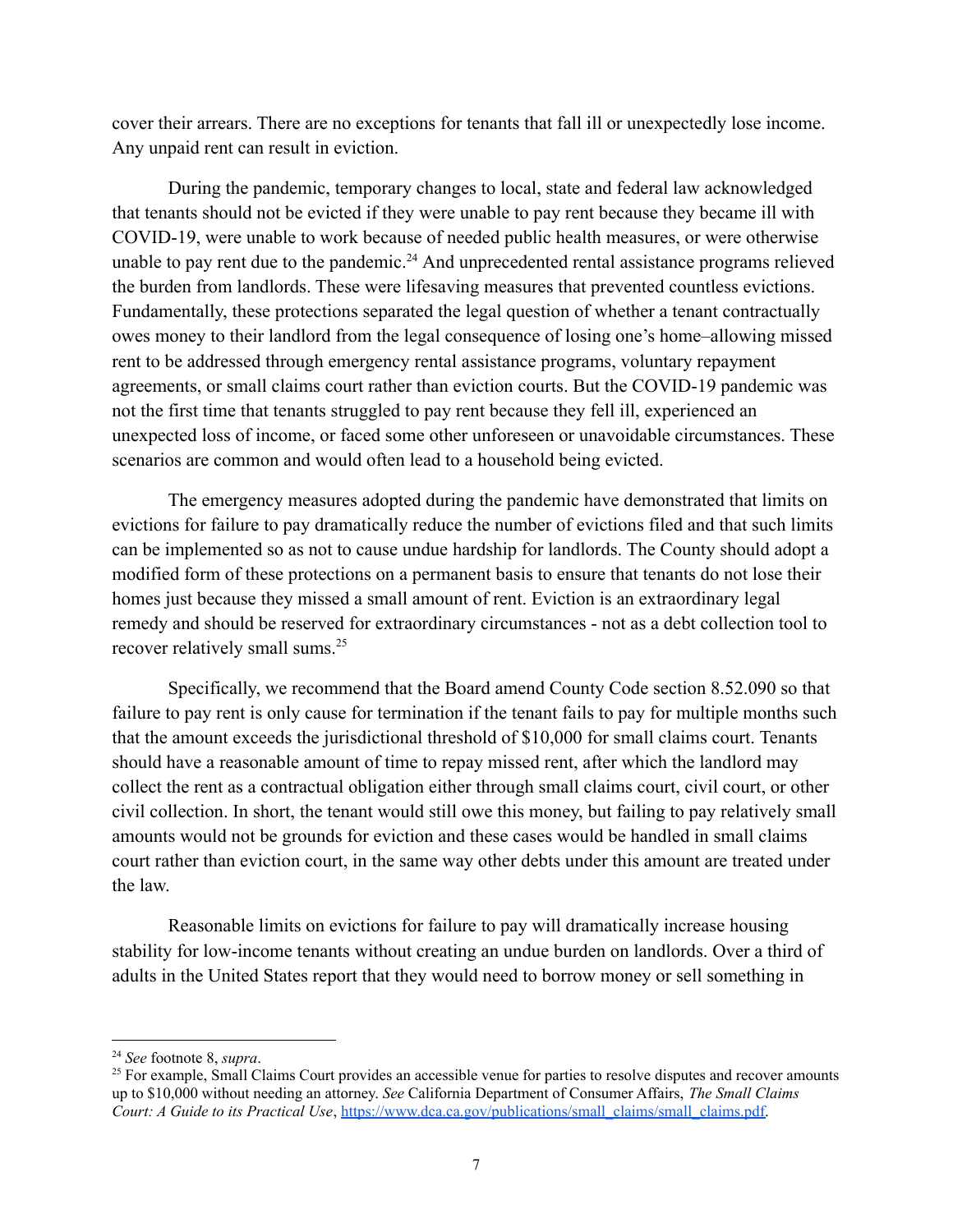order to cover an unexpected \$400 expense.<sup>26</sup> Common situations that can lead to eviction can often be remedied by allowing tenants time to get back on their feet. However, the existing social safety nets that would help tenants cover unpaid rent do not provide relief within the 3 day window state law requires to avoid eviction. For example, if a tenant unexpectedly loses their job, it may take several weeks to receive unemployment insurance - but benefits are backdated to the date of application, which would allow tenants to repay rent owed to their landlord.<sup>27</sup> However, under the current rules, if an eviction is filed against a tenant in this situation, they lose the right to repay their rent obligation and remain in their housing,<sup>28</sup> and eviction judges are prohibited from awarding landlords unpaid rent without displacing the tenant.<sup>29</sup> By increasing the monetary threshold for eviction for nonpayment, tenants that experience a temporary loss of income or unexpected expense will be far less likely to lose their housing and landlords will ultimately be made whole through voluntary repayment or small claims court judgment.

Eviction regulations should also work in coordination with rental assistance for low-income tenants and mortgage assistance for small landlords who are at risk of foreclosure to support tenants and landlords experiencing financial hardship. This rental and mortgage assistance should be conditioned on an agreement that the tenant will not be evicted, and should be in addition to other forms of relief the County has provided to property owners, such as foreclosure prevention services and waiver of penalties for failure to pay property taxes on time for owners experiencing financial hardship.

The County has the legal authority to regulate substantive grounds for eviction, including removing certain reasons as grounds for eviction. The County's own Rent Stabilization Ordinance already regulates such substantive grounds.<sup>30</sup> California courts have consistently ruled that local jurisdictions have the power to regulate eviction, so long as the regulations are substantive in nature, rather than procedural.<sup>31</sup> In addition, the state COVID-19 Tenant Relief Act of 2020 implicitly acknowledges a local jurisdiction's power to regulate evictions based on failure to pay rent.<sup>32</sup>

Cities across the country have also begun to adopt similar measures to restrict evictions for nonpayment of rent. For example, the District of Columbia recently banned evictions in

<sup>26</sup> Board of Governors of the Federal Reserve System, *The Fed—Report on the Economic Well-Being of U.S. Households in 2020—May 2021—Dealing with Unexpected Expenses* (May 19, 2021), [https://www.federalreserve.gov/publications/2021-economic-well-being-of-us-households-in-2020-dealing-with-une](https://www.federalreserve.gov/publications/2021-economic-well-being-of-us-households-in-2020-dealing-with-unexpected-expenses.htm)

[xpected-expenses.htm.](https://www.federalreserve.gov/publications/2021-economic-well-being-of-us-households-in-2020-dealing-with-unexpected-expenses.htm)

<sup>27</sup> California Employment Development Department, *Unemployment Insurance – After You Apply* (Feb. 17, 2022), [https://edd.ca.gov/en/Unemployment/After\\_you\\_Filed](https://edd.ca.gov/en/Unemployment/After_you_Filed) [retrieved May 9, 2022] ("It takes at least three weeks to process a claim for unemployment benefits and issue payment to most eligible workers.").

 $28$  Cal. Code of Civil Proc. § 1161(2).

<sup>&</sup>lt;sup>29</sup> Cal. Code of Civil Proc. § 1179 (allowing a judge to prevent forfeiture in cases of hardship only if the tenant has made full payment of rent).

<sup>30</sup> Los Angeles County Code § 8.52.090.

<sup>&</sup>lt;sup>31</sup> See Tri Ctv. Apartment Ass'n v. City of Mt. View, 196 Cal. App. 3d 1283 (1987), S.F. Apartment Ass'n v. City & *Cty. of S.F.*, 20 Cal. App. 5th 510 (2018).

 $32$  Cal. Code of Civil Proc. § 1179.05(b).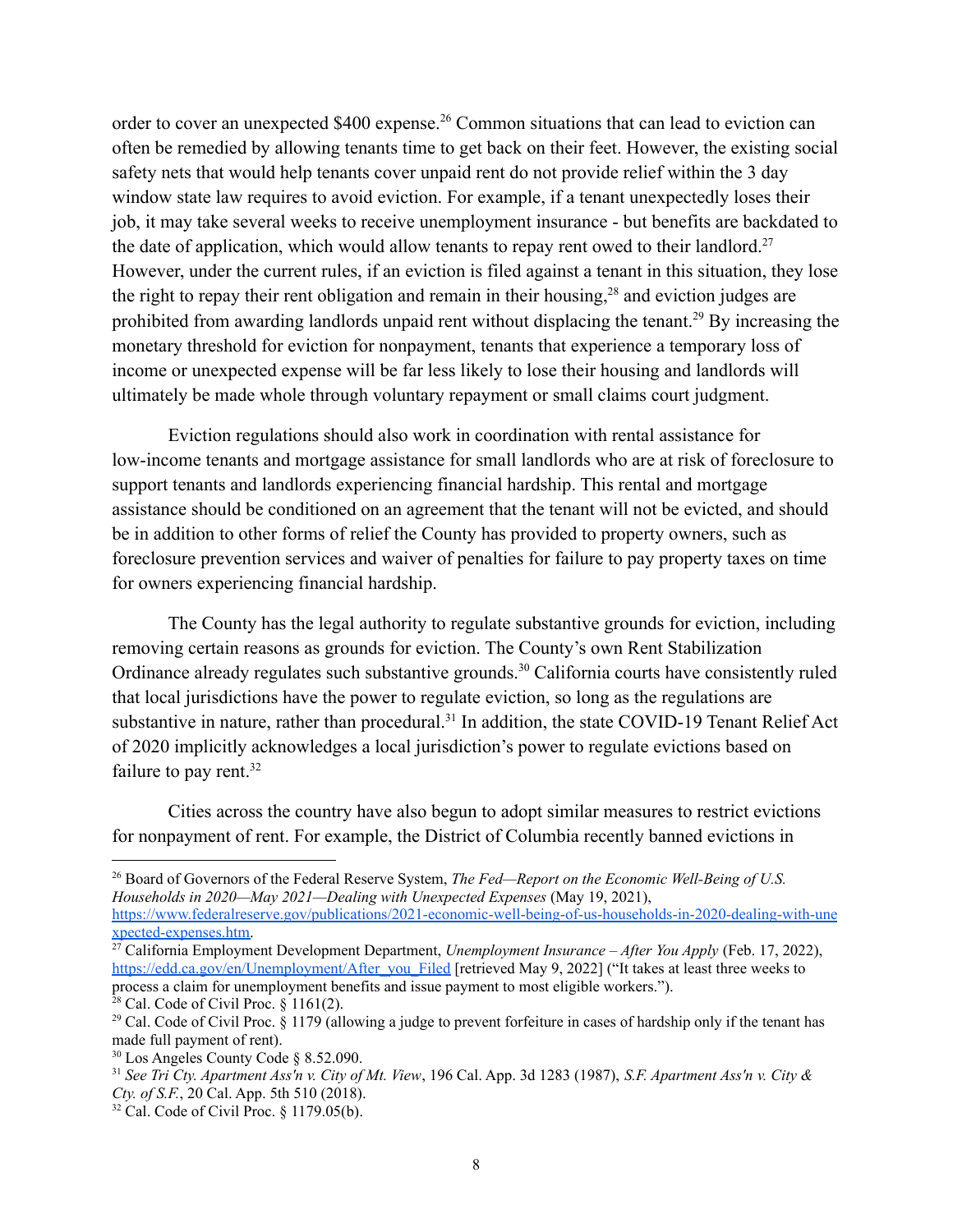situations where the tenant owes less than \$600.<sup>33</sup> The San Francisco Board of Supervisors voted to require an additional 10 day cure period before landlords can file evictions for many reasons, including nonpayment of rent.<sup>34</sup> The American Bar Association has also called for policies to allow tenants more time to repay missed rent in its "Ten Guidelines for Residential Eviction Laws."<sup>35</sup> The County can build on this momentum and adopt a model policy to prohibit evictions based on nonpayment of relatively small amounts of money, paired with tenant support services, such as access to counsel and educational resources, rental assistance programs for tenants, and mortgage relief programs for landlords.

#### **B. Codify enhanced tenant anti-harassment protections**

Landlord harassment contributes to tenant displacement, gentrification, residential instability, and homelessness. Even if a tenant is not facing eviction in court, they may still face harassment, including coercion to leave their home without court process through tactics such as refusal to make repairs, utility shut offs, and/or illegal lockouts. Recent data suggests that tenants in the City of Los Angeles faced increased landlord harassment and illegal lockouts during the pandemic. Landlord harassment remains an issue for tenants as communities continue to recover from the effects of the pandemic. In 2021, an estimated 500 or more tenants experience landlord harassment in the city Los Angeles each month.<sup>36</sup>

The County strengthened tenant anti-harassment protections in its emergency protections by including additional examples of prohibited activities. The emergency resolution states that "[t]hese Protections shall survive this Resolution,"<sup>37</sup> but the County should now codify these protections within its existing tenant anti-harassment ordinance (Los Angeles County Code § 8.52.130). Both the currently codified protections and the emergency protections include lists of prohibited activity. While the two lists are substantially similar, the County should merge them and resolve any disparities in favor of providing the greatest number of protections. This would include retaining the protection currently in the County Code against landlords communicating with tenants in their non-primary language in order to harass, and removing the "bad faith"

<sup>34</sup> San Francisco Admin. Code § 37.9(o). <sup>33</sup> District of Columbia Official Code § 16-1501(b) ("The person aggrieved shall not file a complaint seeking restitution of possession pursuant to this section for nonpayment of rent in an amount less than \$600. Nothing in this subsection shall prevent the person aggrieved from filing a complaint to recover the amount owed.").

<sup>35</sup> American Bar Association, *Ten Guidelines For Residential Eviction Laws* (Feb. 2022), <https://www.americanbar.org/content/dam/aba/directories/policy/midyear-2022/612-midyear-2022.pdf>

<sup>36</sup> Cantong. J., *Landlord Harassment & Illegal Eviction* (Feb. 28, 2022) Neighborhood Data for Social Change, USC Price Center for Social Innovation, at Table: Landlord/Tenant Dispute Calls by Month, 2010-2021,

<https://usc-ndsc-wordpress.azurewebsites.net/landlord-harassment-illegal-eviction/>. *See also,* Dillon, L. & Poston, B., *Despite protections, landlords seek to evict tenants in Black and Latino areas of South L.A.* (June 18, 2020) Los Angeles Times,

[https://www.latimes.com/homeless-housing/story/2020-06-18/despite-protections-landlords-attempting-to-evict-tena](https://www.latimes.com/homeless-housing/story/2020-06-18/despite-protections-landlords-attempting-to-evict-tenants-in-south-l-a-black-and-latino-neighborhoods-data-shows) [nts-in-south-l-a-black-and-latino-neighborhoods-data-shows](https://www.latimes.com/homeless-housing/story/2020-06-18/despite-protections-landlords-attempting-to-evict-tenants-in-south-l-a-black-and-latino-neighborhoods-data-shows)*.*

 $37$  Resolution of the Board of Supervisors of the County of Los Angeles Further Amending and Restating the County of Los Angeles COVID-19 Tenant Protections Resolution (Jan. 25, 2022), § IX (Harassment and Retaliation Protections).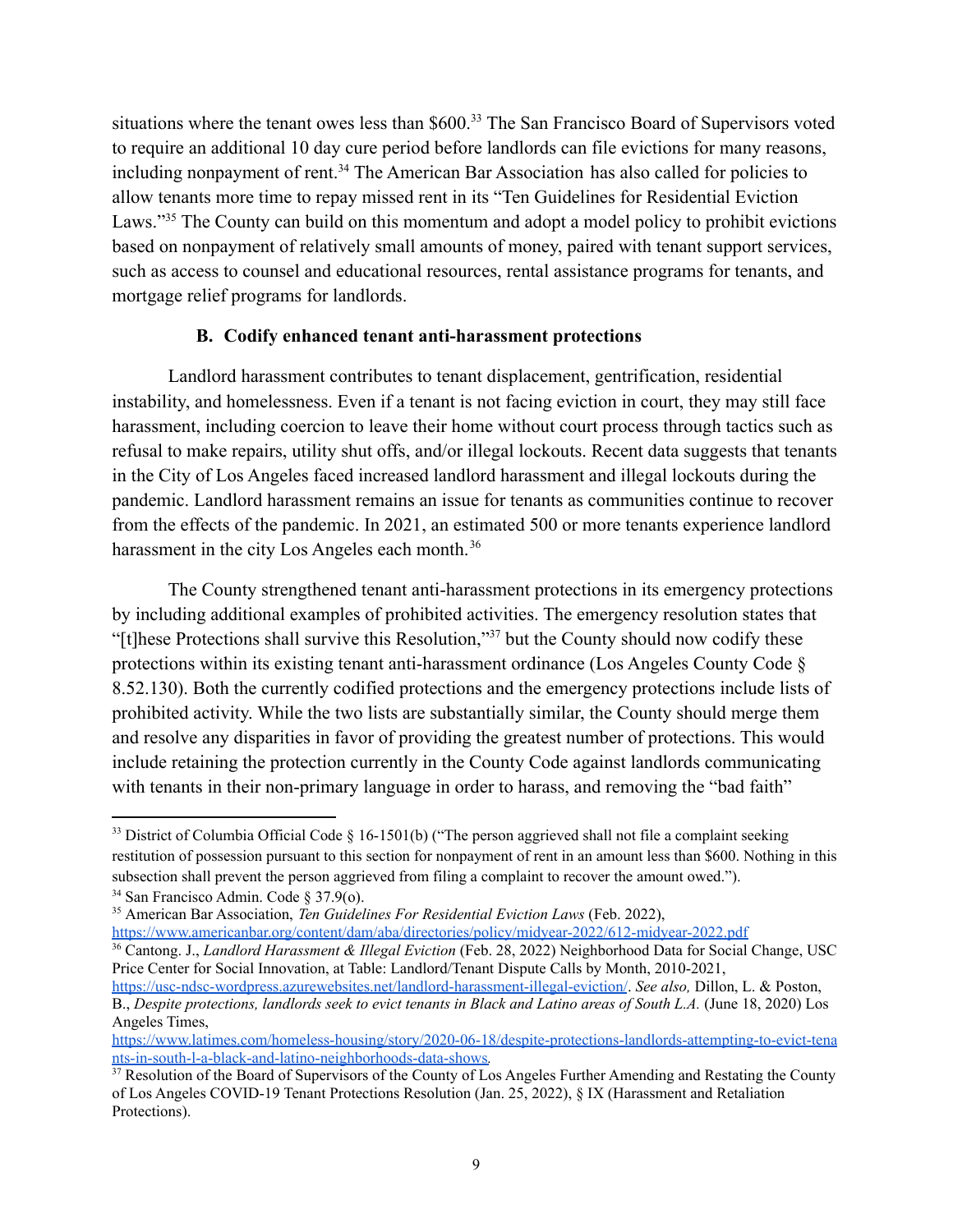requirement currently in the County Code for certain landlord behaviors to be actionable. Tenant Anti-Harassment protections should additionally include protection from harassment for outstanding rental debt as well as additional penalties for harassment of a tenant with a pending or approved rental assistance application.

#### **C. Codified right to counsel for tenants at risk of eviction**

In order to ensure tenants are not unjustly evicted, the County should follow the recommendations of the Right to Counsel Coalition and codify the right to counsel for tenants at risk of eviction. Right to counsel should be a codified tenant right for low-income renters (household income of 80% of AMI or less) in the form of outreach, education, and free legal representation in eviction actions. If this is not a codified right, access to legal representation will be subject to increases and decreases of funding in response to political ebbs and flows. Further, a permanent, codified right is more likely to be known and understood by tenants than a mere program; consequently, more tenants will not only have access to, but also take advantage of the legal services available. Without representation, the data paints a clear picture of the inevitable outcome: tenant protections will go unenforced and tenants remain unprotected. Yet, where tenants have a right to counsel, data shows that evictions decrease. In New York City, where there is such a law, 86% of renters facing eviction that receive legal representation get to stay in their homes, and the eviction filing rate decreased by  $30\%$ .<sup>38</sup>

Right to Counsel, as found by independent studies, is highly cost-effective homelessness prevention. A study of proposed right to counsel programs in Los Angeles found that, for every \$1 invested, the program would generate returns of approximately \$4.80 to the County of Los Angeles.<sup>39</sup> The analysis found that this return on investment would be generated primarily by the avoidance of public costs related to shelter and housing programs, school funding, health care and foster care, and that a right to counsel program could provide numerous additional, unquantifiable benefits in terms of tenant health, education, employment, and more.<sup>40</sup> To utilize the Right to Counsel resource effectively, the County should additionally require that tenants are notified about the availability of legal representation and education at all possible intervention points, including whenever a notice of termination is served.<sup>41</sup>

<sup>38</sup> Office of Civil Justice, New York City Department of Social Services/Human Resources Administration, *Annual Report* (2020) at p. 23,

[https://www1.nyc.gov/assets/hra/downloads/pdf/services/civiljustice/OCJ\\_Annual\\_Report\\_2020.pdf](https://www1.nyc.gov/assets/hra/downloads/pdf/services/civiljustice/OCJ_Annual_Report_2020.pdf).

<sup>39</sup> STOUT (2019), *supra*, at p. 8.

<sup>40</sup> *Id.*, at p. 93.

<sup>&</sup>lt;sup>41</sup> For example, the Los Angeles County Department of Consumer and Business Affairs is already required to be notified of all notices of termination served, and could send information to the affected tenants. *See* Los Angeles County Code § 8.52.090(B)(4).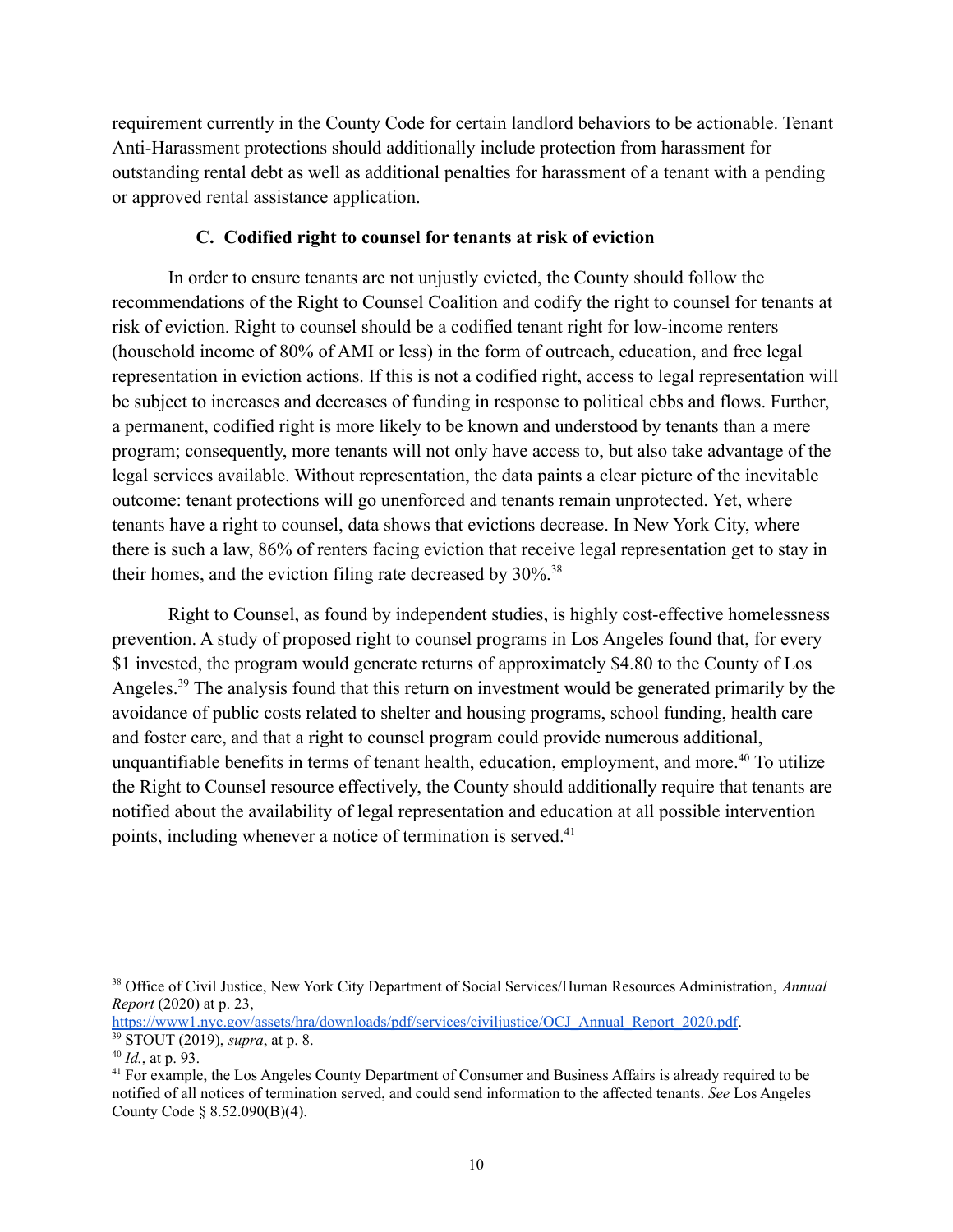#### **D. Relocation assistance for tenants displaced for no fault of their own, including due to unaffordable rent increases**

All tenants should have access to relocation assistance when they are required to move for no fault of their own. In unincorporated areas, the Board has adopted relocation assistance as part of its just cause protections.<sup>42</sup> When a tenant is being evicted for a no-fault just cause reason, such as an owner move-in, tenants are entitled to relocation assistance at an amount set by the County. <sup>43</sup> However, there is a loophole that allows tenants in units not covered by the County's rent regulations to be forced out through large rent increases and receive no relocation assistance. While the County cannot prevent rent increases in units ineligible for rent stabilization under Costa-Hawkins, the County can do more to protect the tenants living in these units.

Requiring landlords to provide tenants financial assistance if the tenant is displaced due to a large rent increase will greatly increase the likelihood that displaced tenants find adequate housing and can avoid homelessness. For example, if a landlord issues a rent increase above the amount allowed by the County's Rent Stabilization Ordinance, the tenant household would have two options: 1) accept and pay the increased rent, or 2) terminate their tenancy and request financial assistance from the landlord to relocate. Tenants would need to notify the landlord of their need for assistance within a reasonable time and, if the landlord does not rescind or reduce the rent increase, the landlord would be required to pay the tenant relocation assistance. This type of policy has been adopted in other jurisdictions for units not covered by rent stabilization, including the Cities of Long Beach<sup>44</sup> and Baldwin Park,<sup>45</sup> and the County has already studied the policy in response to a board motion.<sup>46</sup> This policy would mitigate the harm caused to tenants from having to move due to large rent increases and significantly increase the likelihood that a tenant successfully finds replacement housing. The policy would not cause an undue burden on landlords, as the annual rent increases allowed under the rent stabilization ordinance generally allow landlords a fair return. Requiring landlords to pay financial assistance to tenants in non-rent stabilized units who are displaced by large rent increases will meaningfully increase the housing stability for the **over 60%** of tenants in unincorporated areas that do not live in units covered by the County's rent stabilization ordinance.<sup>47</sup>

<sup>44</sup> City of Long Beach Ordinance No. ORD-19-0014 (adopted June 11, 2019),

[https://library.municode.com/ca/long\\_beach/ordinances/municipal\\_code?nodeId=995716](https://library.municode.com/ca/long_beach/ordinances/municipal_code?nodeId=995716)).

<sup>42</sup> Los Angeles County Code § 8.52.110.

<sup>43</sup> County of Los Angeles Department of Consumer and Business Affairs, *Relocation Assistance FAQs* (Sept. 17, 2021), [https://dcba.lacounty.gov/wp-content/uploads/2021/09/Relocation-Assistance-FAQ-9.17.21.pdf.](https://dcba.lacounty.gov/wp-content/uploads/2021/09/Relocation-Assistance-FAQ-9.17.21.pdf)

[https://library.municode.com/ca/long\\_beach/ordinances/municipal\\_code?nodeId=962139](https://library.municode.com/ca/long_beach/ordinances/municipal_code?nodeId=962139) (repealed by City of Long Beach Ordinance No. ORD-19-0035 (adopted Dec. 10, 2019),

<sup>&</sup>lt;sup>45</sup> Baldwin Park Code of Ords.  $\S 129.11(d)(5)$  (applies within 18 months of a change in property ownership).

<sup>46</sup> County of Los Angeles Department of Consumer and Business Affairs, *Analysis for Economic Displacement Assistance (Item No. 10, Agenda of September 10, 2019)* (Oct. 1, 2020), <http://file.lacounty.gov/SDSInter/bos/supdocs/140418.pdf>.

<sup>&</sup>lt;sup>47</sup> Estimate based on American Community Survey 2019 5-yr data for number of renters in buildings with only one unit. *See* US Census Bureau, *American Community Survey*, Table B25033, <https://www.census.gov/programs-surveys/acs> [retrieved May 9, 2022].)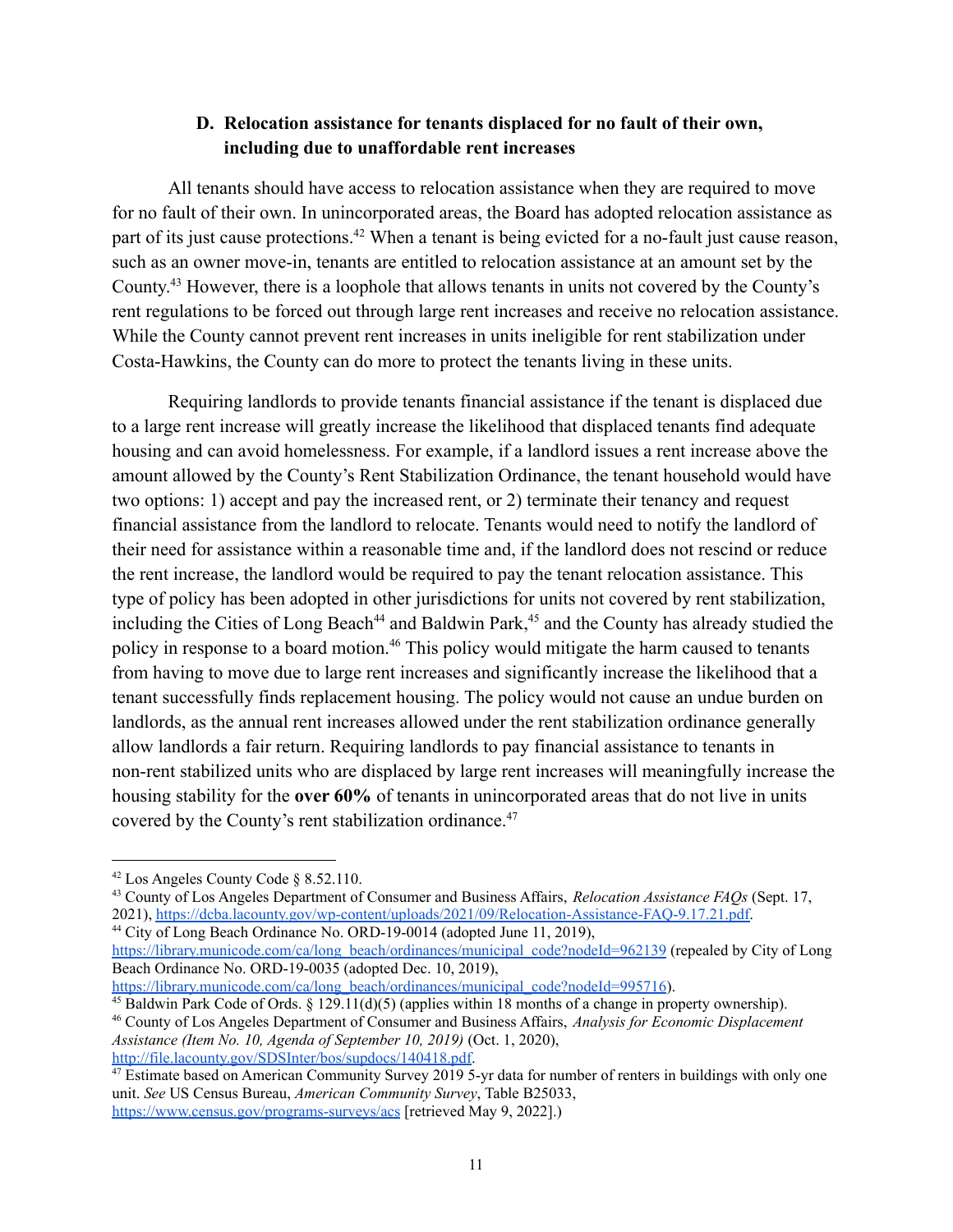#### **E. Strong proactive code enforcement<sup>48</sup>**

Substandard housing is prevalent in unincorporated Los Angeles County with strong concentrations in underserved communities like South and East Los Angeles. Substandard housing has detrimental effects on the health and safety of tenants. Communities where housing is riddled with mold, pest infestations, and other habitability issues have higher rates of asthma and other respiratory illnesses, especially in children.

On April 5, 2022, the Board of Supervisors unanimously adopted a motion to study Rental Housing Habitability and Rent Escrow Account Programs.<sup>49</sup> Consistent with and in response to this motion, the County should implement a proactive code enforcement system centralized under a single program in order to foster clear understanding of County department roles and responsibilities and increase efficiency for code violation resolutions. This Rental Housing Habitability program should include best practices from the Los Angeles Housing Department's Systematic Code Enforcement Program (SCEP), the Rent Escrow Account Program (REAP), and the Tenant Habitability Plan (THP), and learn from the challenges in implementation and enforcement. Other code enforcement tools like health and safety receiverships––which are historically underutilized in Los Angeles, despite being an immediate and effective tool to eradicate slum housing and motivate compliance downstream from negligent property owners––should be integrated into the program. In particularly egregious cases of slum housing and non-compliance, there should be opportunities for acquisition of such properties by community land trusts and mission-based affordable housing providers.

#### **F. Removal of discriminatory barriers to housing access**

A comprehensive approach to the housing crisis and our recovery must also include policies which address challenges to renters accessing new housing. Enacting policies which ensure access to prospective housing for renters, while allowing landlords to evaluate tenants based on appropriate factors, helps stabilize communities and prevent discrimination.

Landlord screening practices have expanded in recent years to require tenants to submit a range of personal information, much of which is not relevant to the question of whether the applicant can afford to pay the rent. For example, landlords often rely on the use of credit reports to assess whether an applicant will be a good tenant, but numerous studies have shown racial disparaties in credit scores due to centuries of discrimination that have contributed to a wide wealth gap between racial groups.<sup>50</sup> Further, credit reports include information other than a

<sup>48</sup> *See generally* Strategic Actions for a Just Economy, *Recommendations to Improve Los Angeles County's Residential Code Enforcement* (Apr. 2021),

<sup>49</sup> Board of Supervisors of the County of Los Angeles, *Statement of Proceedings* (Apr. 5, 2022) Item 5, [http://file.lacounty.gov/SDSInter/bos/sop/1122935\\_040522.pdf](http://file.lacounty.gov/SDSInter/bos/sop/1122935_040522.pdf). [https://www.saje.net/wp-content/uploads/2022/05/L.A.-County-Code-Enforcement-Final-Recommendations-.pdf.](https://www.saje.net/wp-content/uploads/2022/05/L.A.-County-Code-Enforcement-Final-Recommendations-.pdf)

<sup>50</sup> *See* National Consumer Law Center, *Past Imperfect: How Credit Scores and Other Analytics "Bake In" and Perpetuate Past Discrimination* (May 2016),

[https://www.nclc.org/images/pdf/credit\\_discrimination/Past\\_Imperfect050616.pdf](https://www.nclc.org/images/pdf/credit_discrimination/Past_Imperfect050616.pdf) (citing to several studies).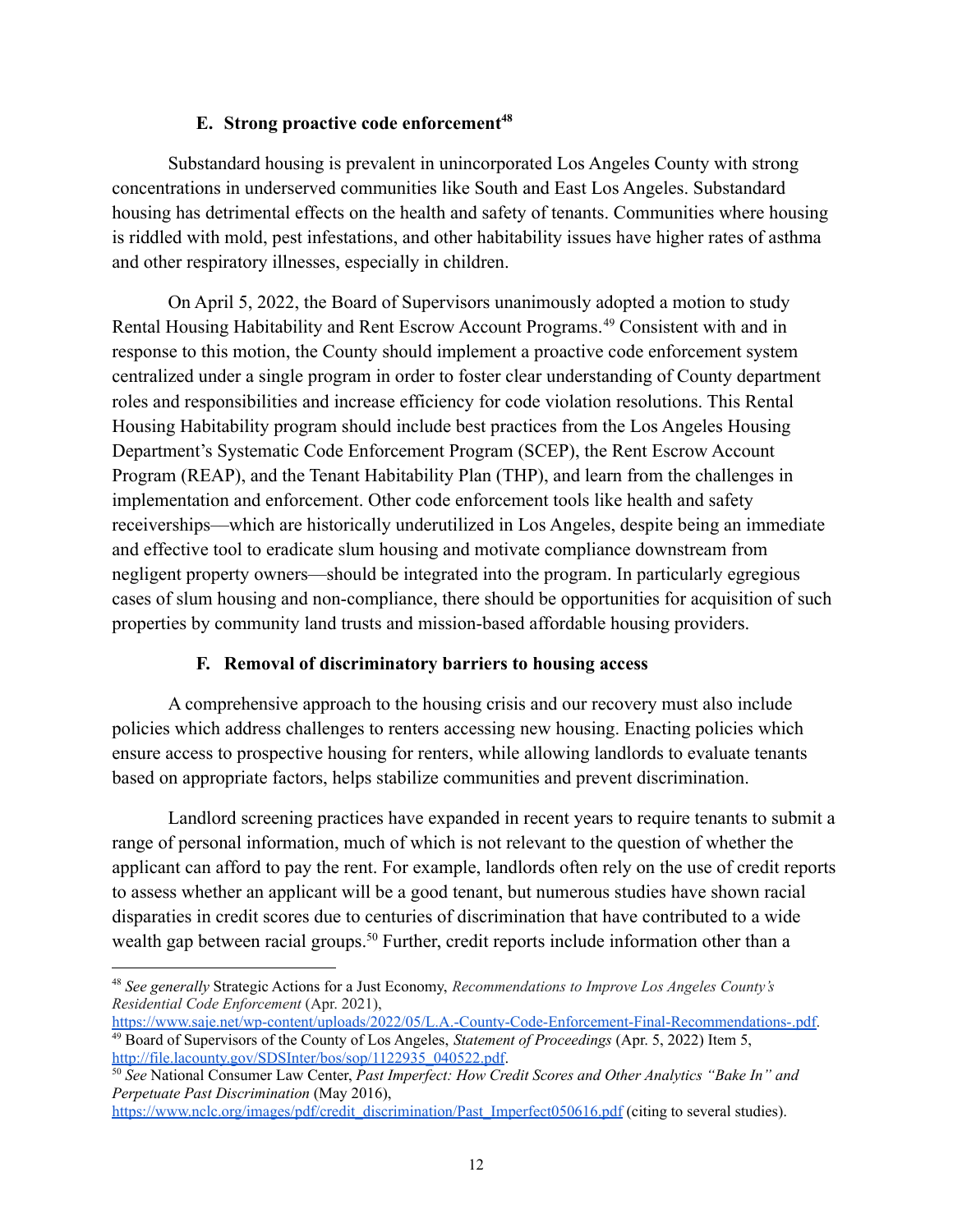tenant's income and history of rent payments, including other debt records that could be erroneous. Much of the information in a credit report is not relevant to a tenant's ability to afford housing. Similarly, many landlords require tenants to disclose whether an eviction has been filed against them, without asking whether the tenant may have ultimately won the eviction case. Finally, criminal records screening has become a standard practice which creates a barrier for many housing applicants despite strong evidence that stable housing reduces recidivism and many records are simply not indicative of whether someone will be a good tenant.

These arbitrary and discriminatory screening practices make it harder for vulnerable tenants, and in particular Black and brown tenants, to secure the housing they need, cause many tenants to expend considerable resources repeatedly applying for housing, and make our communities less safe by compounding our challenges with respect to housing insecurity. In addition, despite existing source of income discrimination protections, these barriers continue to stand in the way of Section 8 voucher holders accessing housing to exit homelessness.<sup>51</sup>

As we emerge from the pandemic, these concerns are increased by the fact that many struggling tenants made use of emergency eviction protections or rental assistance, which were put in place in recognition of the way COVID suddenly impacted millions of tenants' ability to make rent and stay housed. We must not now allow those tenants to be punished for making use of these resources, and must ensure that screening practices are reasonably related to whether a renter will be a suitable tenant; we simply cannot afford to allow tenants to be denied housing based on discriminatory factors or the increased homelessness which will result from allowing such practices to continue. The City of Los Angeles has introduced a package of Fair Access for Renters policies,<sup>52</sup> and the County has an opportunity to lead by doing the same.

# **IV. The County should ensure that incorporated cities adopt policies in the LA Tenant Bill of Rights so that every tenant in the county has minimum, universal tenant protections and the support to enforce them**

For the foreseeable future, COVID-19 will continue to pose a serious public health threat and cause significant economic disruptions. The County's emergency eviction protections should remain in effect to protect tenants that cannot pay rent. Nonetheless, we acknowledge that the County must begin taking steps to prepare for the eventual expiration of its emergency eviction protections. The expiration of the County's state of emergency will not only affect unincorporated areas, but incorporated cities as well.

<sup>51</sup> *See* Wagner, D., *As Landlords Intensify Tenant Background Checks, Some Lawmakers Want New Limits On Screening* (May 2, 2022) LAist,

<sup>&</sup>lt;sup>52</sup> Los Angeles City Council Motion No. 22-0265 (Mar. 9, 2022), [https://laist.com/news/housing-homelessness/los-angeles-la-renter-tenant-screening-credit-score-check-landlord-vou](https://laist.com/news/housing-homelessness/los-angeles-la-renter-tenant-screening-credit-score-check-landlord-voucher-income-housing-apartments-bonin-ramn-city-council-rental-access-ordinance) [cher-income-housing-apartments-bonin-ramn-city-council-rental-access-ordinance.](https://laist.com/news/housing-homelessness/los-angeles-la-renter-tenant-screening-credit-score-check-landlord-voucher-income-housing-apartments-bonin-ramn-city-council-rental-access-ordinance)

[https://clkrep.lacity.org/onlinedocs/2022/22-0265\\_mot\\_3-08-22.pdf](https://clkrep.lacity.org/onlinedocs/2022/22-0265_mot_3-08-22.pdf); Los Angeles City Council Motion No. 22-0279 (Mar. 9, 2022), [https://clkrep.lacity.org/onlinedocs/2022/22-0279\\_mot\\_3-09-22.pdf](https://clkrep.lacity.org/onlinedocs/2022/22-0279_mot_3-09-22.pdf); Los Angeles City Council Motion No. 22-0280 (Mar. 9, 2022), [https://clkrep.lacity.org/onlinedocs/2022/22-0280\\_mot\\_3-09-22.pdf](https://clkrep.lacity.org/onlinedocs/2022/22-0280_mot_3-09-22.pdf).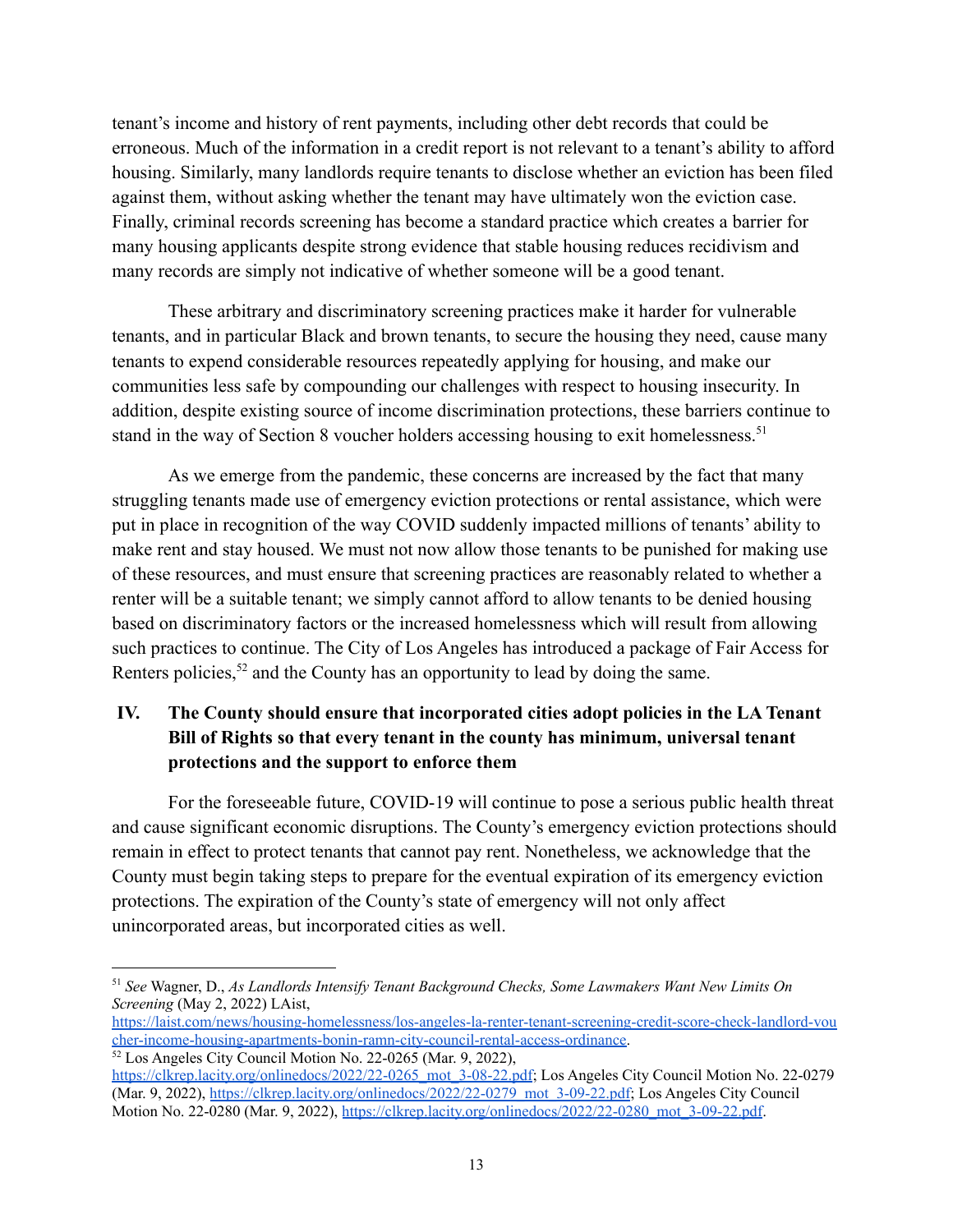During the COVID-19 pandemic, many cities in the County relied on the County's emergency actions to protect tenants from eviction. Some cities let their own local emergency protections expire, opting to follow the County's protections. But when the County's protections expire, many tenants across the county will suddenly lose protections that have kept them housed in the past two years. Over 2.7 million tenants in the county are not covered by any local eviction protections or rent regulations. Before the Board allows the emergency protections to expire, it should encourage and support every city in Los Angeles County to adopt the basic, universal set of tenant protections included in the LA Tenant Bill of Rights. Some cities in the County have already started adopting components of the LA Tenant Bill of Rights in recent years, including Baldwin Park<sup>53</sup>, Bell Gardens, <sup>54</sup> Cudahy<sup>55</sup>, Culver City<sup>56</sup>, Inglewood<sup>57</sup>, and the City of Los Angeles.<sup>58</sup> And, this November, voters in the City of Pasadena will consider a measure to adopt rent stabilization and universal just cause protections.<sup>59</sup>

To help protect tenants in incorporated cities, **the Board should explore all available options to encourage incorporated cities to adopt the policies in the LA Tenant Bill of Rights.** Tenants in cities that do not have local tenant protections are more likely to be involuntarily displaced or become unhoused.<sup>60</sup> When tenants are displaced or become unhoused, there are spillover costs imposed on the County related to shelter and housing programs, health care, child welfare, and more. <sup>61</sup> For all of these reasons, the Board has an interest in *strongly* encouraging incorporated cities to adopt local tenant protections.

The Board could encourage cities to adopt the LA Tenant Bill of Rights as follows:

● **Encourage cities to adopt the County's tenant protection ordinances and enforce these ordinances through a service agreement with the County.** <sup>62</sup> Cities should be able to adopt the County's tenant protection ordinances and contract with County departments to provide administrative services, fee collection, and enforcement. The County should

<sup>54</sup> April 11, 2022 Regular Meeting of the City of Bell Gardens City Council, Agenda Item #13, <https://agenda.bellgardens.org/AgendaPublic/DisplayAgendaPDF.ashx?MeetingID=510> (directing city staff to prepare a rent stabilization and just cause eviction ordinance).

<sup>53</sup> Baldwin Park Code of Ords. § 129 (rent stabilization; just cause eviction protections; relocation assistance for no-fault evictions, including large rent increases).

 $55$  Cudahy Mun. Code § 5.12 (obligation of landlords to notify the City prior to an eviction).

<sup>56</sup> Culver City Mun. Code § 15.09.200 et seq. (rent stabilization; just cause eviction protections; relocation assistance for no-fault evictions).

<sup>&</sup>lt;sup>57</sup> Inglewood Mun. Code Article 10 (rent stabilization; just cause eviction protections; relocation assistance for no-fault evictions).

<sup>58</sup> *See, for ex.,* Los Angeles Mun. Code Chapter IV, Article 5.3 (Tenant Anti-Harassment Ordinance)

<sup>59</sup> Coleman, A., *Suf icient Signatures for Rent Control Initiative Are Verified to Put Measure on Ballot* (May 9, 2022) Pasadena Now,

[https://www.pasadenanow.com/main/sufficient-signatures-for-rent-control-initiative-are-verified-to-put-measure-on](https://www.pasadenanow.com/main/sufficient-signatures-for-rent-control-initiative-are-verified-to-put-measure-on-ballot)[ballot.](https://www.pasadenanow.com/main/sufficient-signatures-for-rent-control-initiative-are-verified-to-put-measure-on-ballot)

<sup>61</sup> STOUT (2019), *supra*, at p. 30. <sup>60</sup> Nelson, K., Garboden, P., McCabe, B. J., & Rosen, E., *Evictions: The Comparative Analysis Problem* (Mar. 4, 2021) Housing Policy Debate, *31*(3–5), 696–716, [https://doi.org/10.1080/10511482.2020.1867883.](https://doi.org/10.1080/10511482.2020.1867883)

 $62$  The County's cannabis facilities regulations include such a provision. Los Angeles County Code § 11.37.220.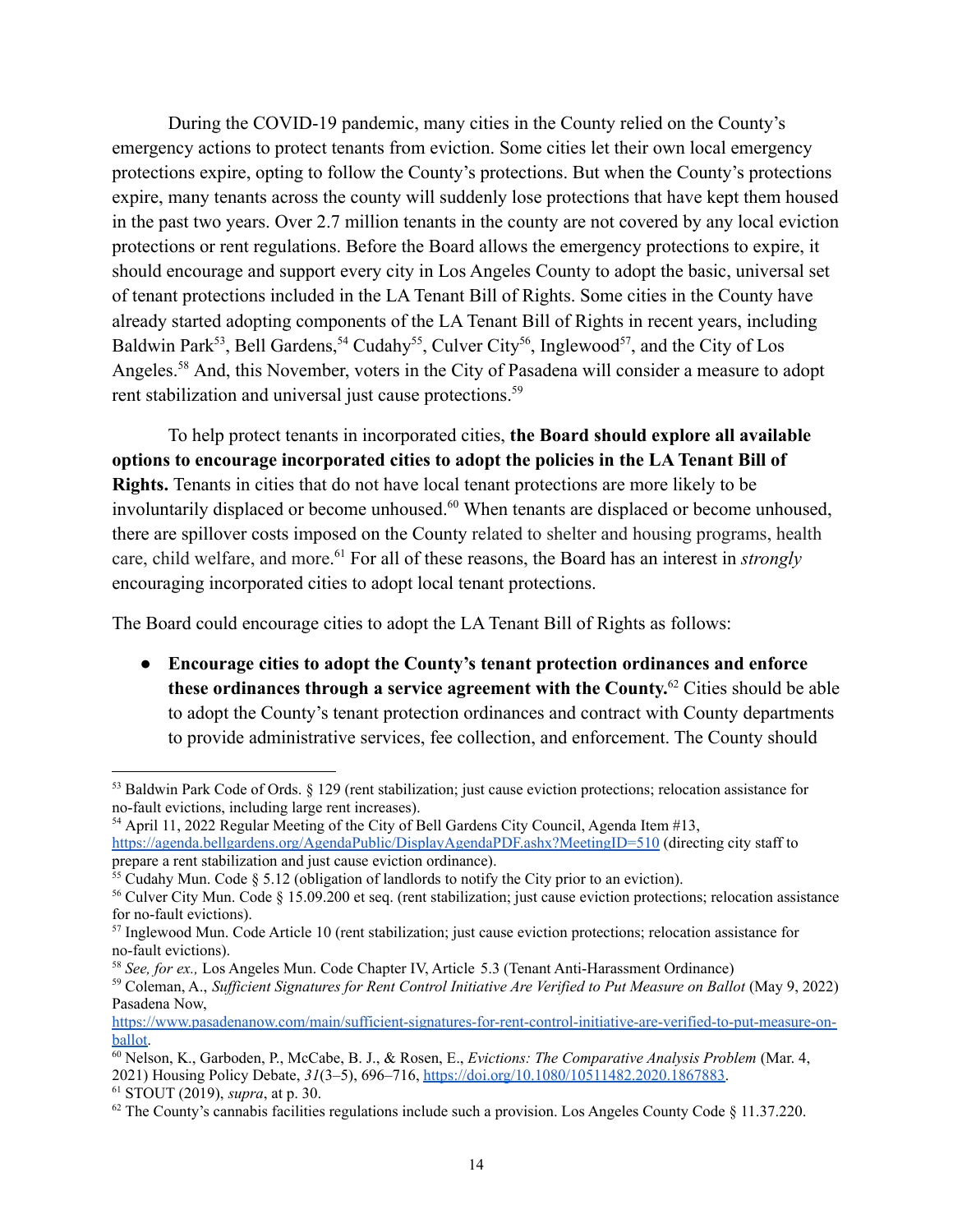secure funding to address any startup costs for cities. This will lower the barrier for smaller cities to enact tenant protections, streamline enforcement, and improve awareness among tenants and landlords by having uniform regulations across jurisdictions.

- **Explore accounting for costs caused by housing instability when setting prices for service agreements with cities that lack local tenant protections.** The County already provides a wide variety of services to cities on a contract basis. Research demonstrates that protecting tenants from eviction results in considerable cost savings, including for services such as foster care, healthcare and other services for those experiencing homelessness, and school funding.<sup>63</sup> The County should consider whether the costs created by weak tenant protections should be accounted for in service agreements with cities without local tenant protections.
- **Consider conditioning certain contract services on the city adopting local tenant protections**. The County provides numerous services on a contract basis to many cities in the county. The County should consider whether provision of some of these services should be conditioned on the city adopting local tenant protections if this can be done without causing harm to residents.
- **● Condition, or embed incentives within, County funding sources to encourage cities to adopt local tenant protections.** The County could explore conditioning certain funding for cities on the city adopting local tenant protections, in order to reflect the increased County-borne costs which are incurred in the absence of those protections.
- **● Explore whether any taxing entities that the County has influence over should remit a portion of revenue to jurisdictions that have adopted local tenant protections.** This will ensure that existing discretionary tax revenue is spent in jurisdictions that share the County's goals of ending homelessness and providing stable homes to tenants and account for the added costs created by a lack of local tenant protections.

# **V. Conclusion**

For too long, Los Angeles County tenants have experienced vastly different rights and protections depending on where in the County they live. The pandemic has demonstrated the fundamental flaws in our eviction system, as well as the merits of protecting vulnerable tenants countywide from harassment, housing insecurity, and eviction with a uniform set of policies. We must not falter in our commitment to protecting tenants for the duration of the public health emergency, and we must seize on the lessons learned during the pandemic to advance a more uniform, equitable and just set of housing policies for the future. The County's direction for a report back on lessons learned and a longer-term set of eviction protections presents that opportunity.

<sup>63</sup> STOUT (2019), *supra*, at p. 8.